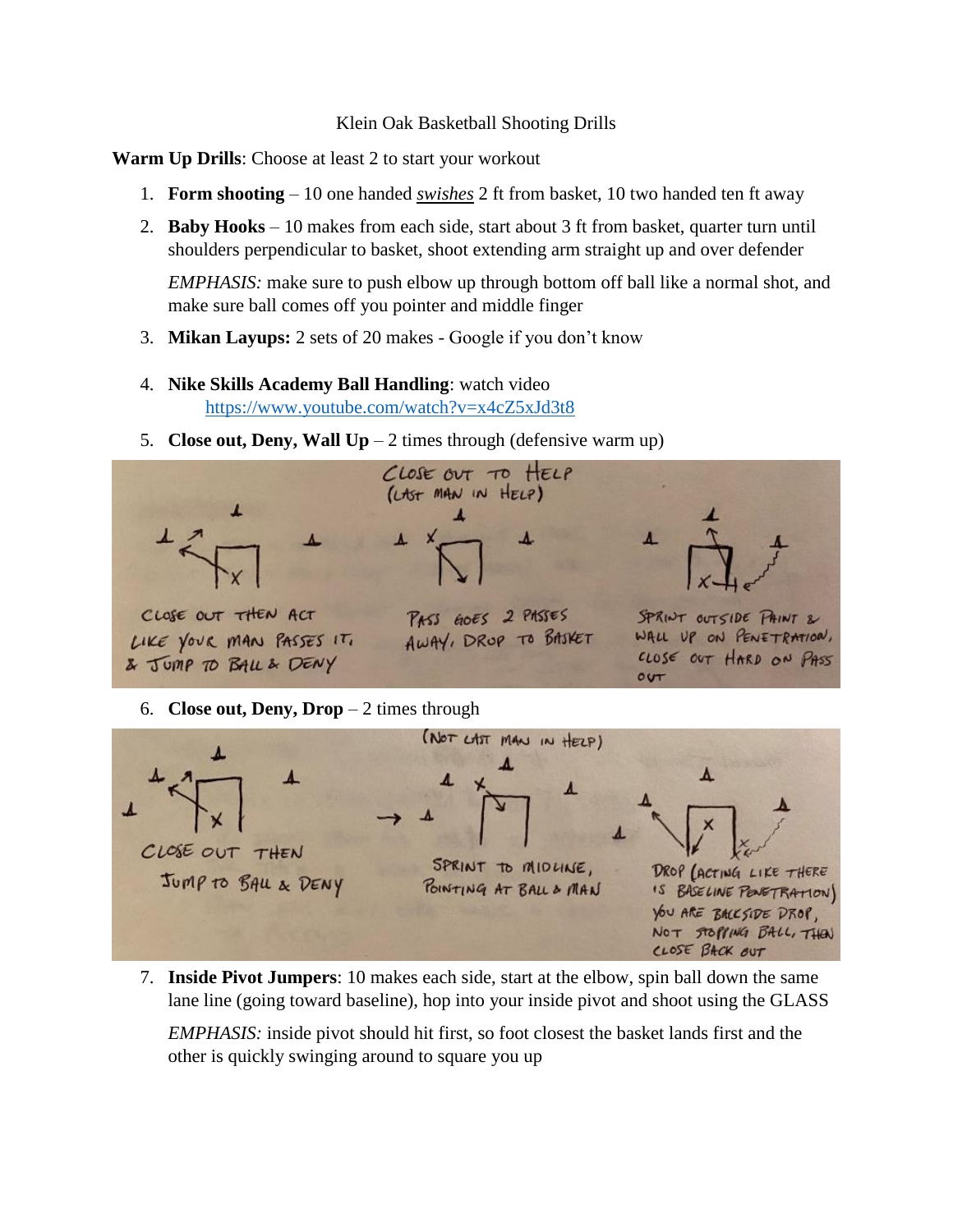- 8. **Continuous Banks**: 10 makes each side, start at about 12 ft at a good angle to the basket, shoot a jumper off the backboard, run after rebound dribble to opposite side and get into another bank shot jumper, go until you have made 20.
- 9. **Quick Jumpers**: 10 makes each direction, start in middle of free throw line and alternate which way you go. Spin ball out directly to right or left to the elbow, inside pivot step into catch. Goal is to get off jumper as quickly as possible once you catch.

*EMPHASIS*: on catch be low ready to explode up, guide/slide ball into shooting pocket as catching so once you catch you can immediately go into shot; DON'T BE IN A HURRY BUT BE QUICK AND DO ALL WORK BEFORE CATCH

**Finishing Drills**: Pick at least 2. Do at least 10 makes each direction or side

1. **Power Dribble Power Layups: s**tart 3 ft outside the block with shoulders square to the baseline, in triple threat with ball in strong stance to side of chin, ball transfer hard overhead (or across eyebrows) straight into a power dribble hop step at the basket, land strong and balanced on two feet, go up strong to basket

*EMPHASIS*: keep shoulders square to basket and go up strong with two hands, protecting ball with off-hand until you have reached up high; BIG hop step at basket shoulders driving through defender!

- 2. **Baseline Quick Finish Layups:** start in low wing, spin ball, catch in stance, rip baseline then extend and reach for quick one foot layup off the GLASS!
- 3. **Ball Spin Square Up Rips:** back totally to basket at 3 pt line, spin ball in front, catch down in a stance, REVERSE pivot and as soon as square with basket, hard rip to basket, one or two dribble max

*EMPHASIS*: BIG first step, direct drive with strong hand, crossover step with weak, must keep permanent pivot foot (left foot stays on ground with right handed player)

4. **Ball Spin Rips:** start at the 3 point line above each elbow, spin ball and catch in triple threat, on the catch immediately rip down the lane line for a quick finish layup

*EMPHASIS*: Big explosive first step, violent rip of the ball below or across the knees, first dribble out past your defender, quick high finish

5. **Shot Fake Rips**: start at 3 pt line, catch in triple threat, shot fake and rip to basket, finish with a game finish

*EMPHASIS*: Eyes on rim on shot fake, eyes sell it, keep butt down and legs still until first step, explode past defense

6. **Ball Screen Deny Lay Ups**: start on wing and act like you are coming off a ball screen to the middle, as screen comes stay in triple threat holding ball til screen gets there, do not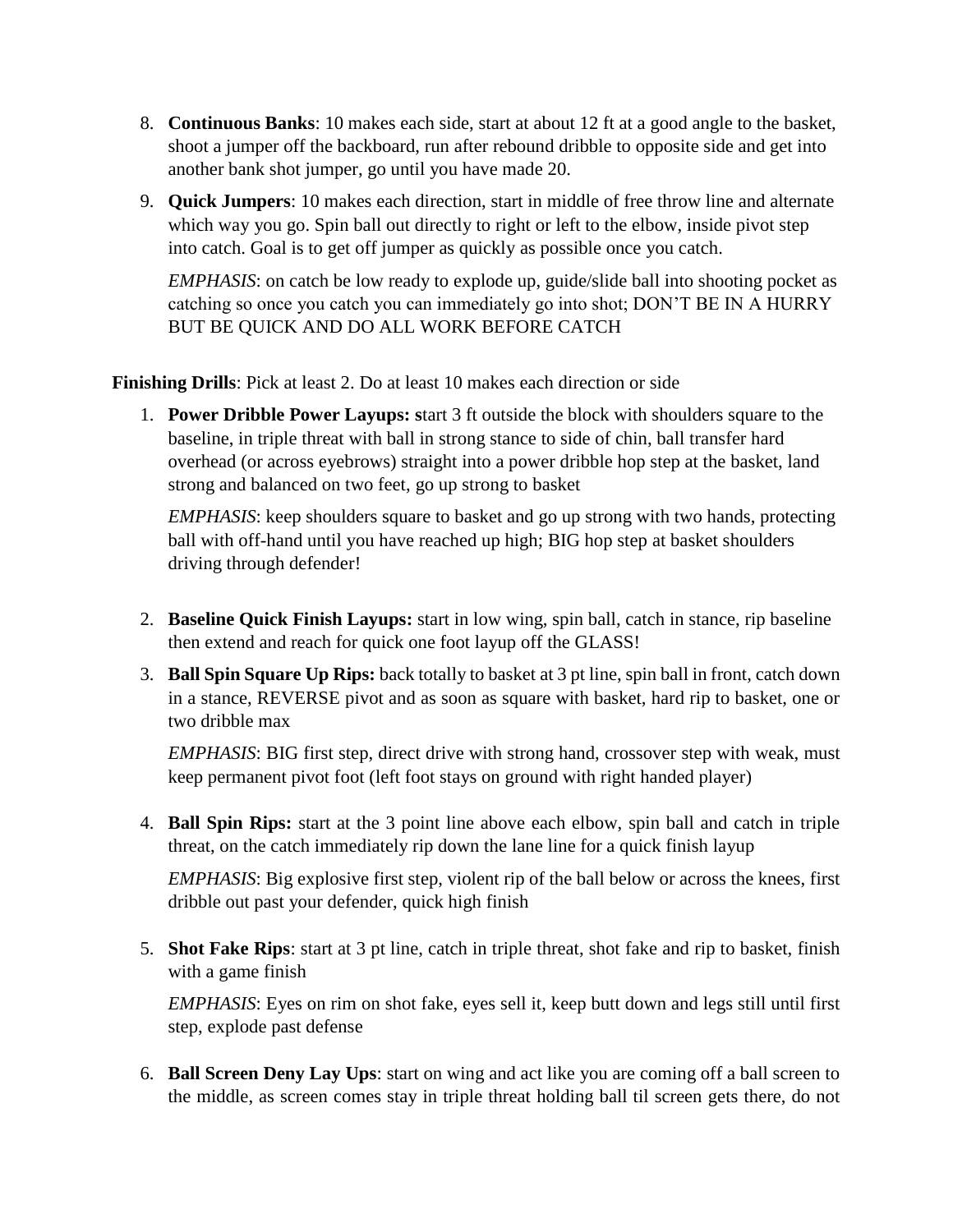put it on the floor early and waste your first step (best move in any players arsenal), as screen comes take a slide dribble off of it toward the middle (obviously you envision the screen) with eyes up looking at roller, then hard crossover back toward the baseline (denying the ball screen) penetrating baseline into finish

*EMPHASIS*: on slide dribble you are selling like you are looking at the roll to get defense to relax or sink on roll, then attack baseline

7. **Ball Screen Split Finishes**: start on wing and act like you are coming off a ball screen to the middle, as screen comes stay in triple threat holding ball til screen gets there, do not put it on the floor early and waste your first step (best move in any players arsenal), as screen comes attack hard off screeners hip one hard dribble but you get cut off and over played so hard crossover back attacking the basket hard finishing game speed at bucket

*EMPHASIS*: hard plant and change of direction on crossover and explode to bucket

**Jump Shots**: Get at least 40 makes from these. Do at least 10 makes each direction or side

1. **One Dribble Pull Ups**: This is all about your first step! Start in one of the 4 out spots (high wing or low wing), catch in triple threat, attack one dribble hard past defense into an inside pivot jumper

*EMPHASIS:* going to strong hand first step needs to be direct drive step, weak hand needs to be crossover step, cover ground with first step, get to 15ft at least!

2. **Curl Jumpers**: start outside elbows, spin ball back at elbow, inside pivot hop into shot like you would coming off a curl

*EMPHASIS*: go GAME SPEED, don't float on jumper, stay straight up and down

- 3. **Star Jumpers**: 5 shots each set start on 15 ft corner jumper, shoot and run after rebound, shoot a shot at middle of free throw line, then opposite corner, then opposite wing, then opposite wing, all at 15 feet making a star pattern
- 4. **Ball Spin Square Up Jumpers:** start back to basket at 15 ft, ball spin and as you catch should be forward pivoting (like an inside pivot), as shooting hip and shoulder get in line with basket get into your shot

*EMPHASIS*: on the turn make sure your elbow is in line with basket, use FOREST shooting method from Pro Shot Shooting

5. **Dribble Fake, Shot Fake, 1 Dribble Pull Ups:** start at 3 point line, start in stance, dribble fake is a hard rip to basket without stepping but with big shoulder fake to back off defender, then shot fake with eyes on rim, then rip to basket into pull up

*EMPHASIS*: violent rip on dribble fake, butt low, eyes on rim on shot fake, feet quiet; big first step out past defense (from permanent pivot foot) direct drive going strong hand, crossover step going weak hand; don't be in hurry between fakes!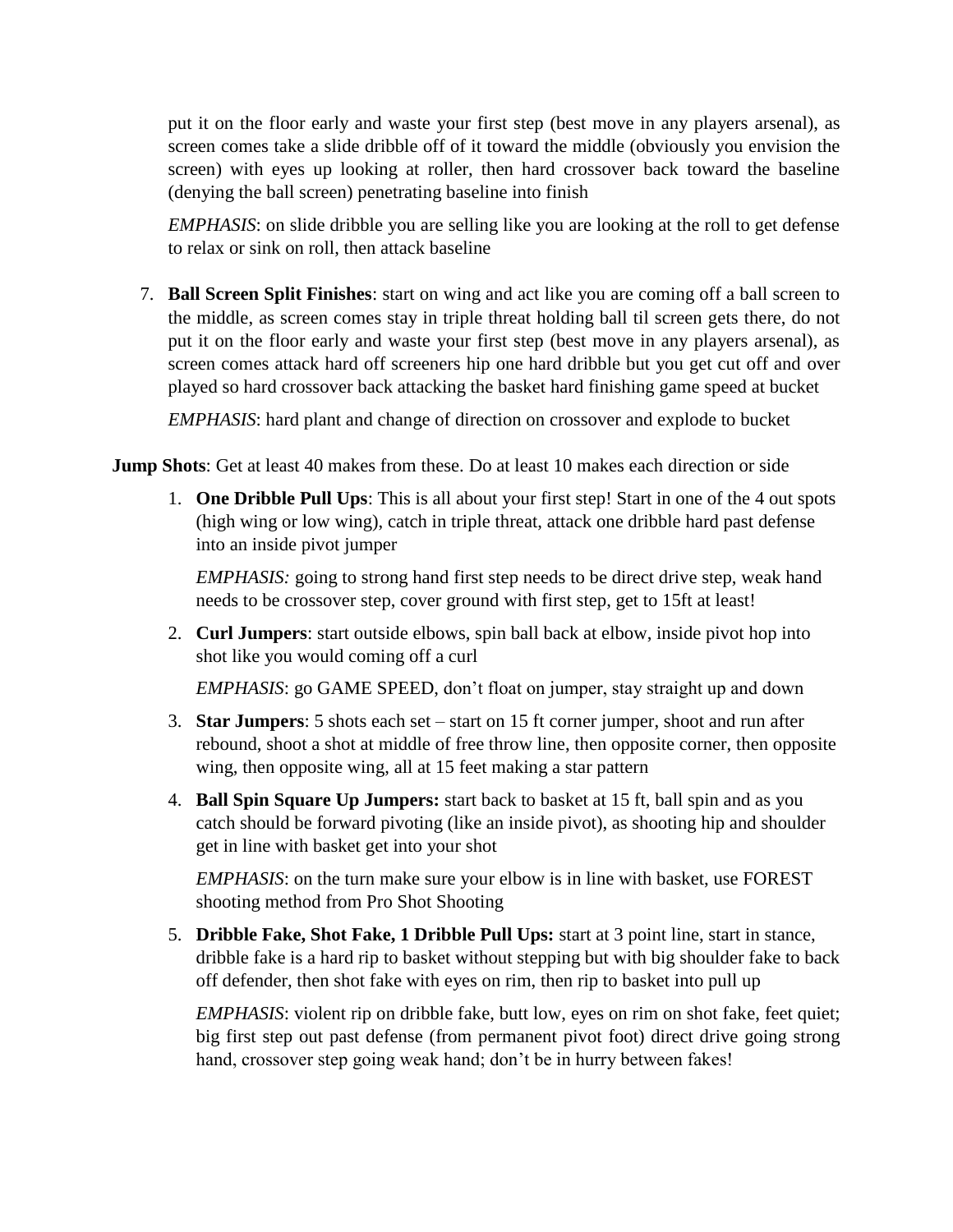6. **Circle Reverse Dribble Hand Offs**: use a chair with the ball on it facing three point line, about 15 ft (free throw line distance) from basket, slide down to corner from wing like the ball penetrated, then as if the ball was stopped on penetration and can't pass to you in corner, circle back to the ball into a dribble hand off, grab ball off the chair into a one dribble jumper

*EMPHASIS*: Get all the way to corner then SPRINT back to the ball

7. **Transition Pull up**: start well behind 3 pt line, about half court if possible, speed dribble toward elbow like in transition, at 3 pt line make a hard in-out move, get to at least 15 ft before you shoot your jumper

*EMPHASIS*: all about change of speed in transition, should be sprinting then on the move a hard shoulder shift and foot plant that slows you some, then explode past defender into shot, if you are making multiple moves here you are no longer in transition and probably taking a bad shot

8. **Ball Screen Jumpers:** start on wing and act like you are coming off a ball screen to the middle, as screen comes stay in triple threat holding ball til screen gets there, do not put it on the floor early and waste your first step (best move in any players arsenal), when screen is there attack hard off screeners hip, putting hand on screeners (your teammates) thigh as he sets it to not allow defender to get between or through screen, attack elbow hard into a jumper

*EMPHASIS*: practice attacking hard two dribbles straight into jumper, but also looking defense off with a hesitation after first dribble off ball screen, change speeds

9. **Ball Screen Split Finishes**: start on wing and act like you are coming off a ball screen to the middle, as screen comes stay in triple threat holding ball til screen gets there, do not put it on the floor early and waste your first step (best move in any players arsenal), as screen comes attack hard off screeners hip one hard dribble but you get cut off and over played so hard crossover back attacking the basket hard finishing game speed at bucket

*EMPHASIS*: hard plant and change of direction on crossover and explode to bucket

10. **Ball Screen Deny Pull Ups**: start on wing and act like you are coming off a ball screen to the middle, as screen comes stay in triple threat holding ball til screen gets there, do not put it on the floor early and waste your first step (best move in any players arsenal), as screen comes take a slide dribble off of it toward the middle (obviously you envision the screen) with eyes up looking at roller, then hard crossover back toward the baseline (denying the ball screen) into a 15 ft jumper

*EMPHASIS*: on slide dribble you are selling like you are looking at the roll to get defense to relax or sink on roll, then attack baseline